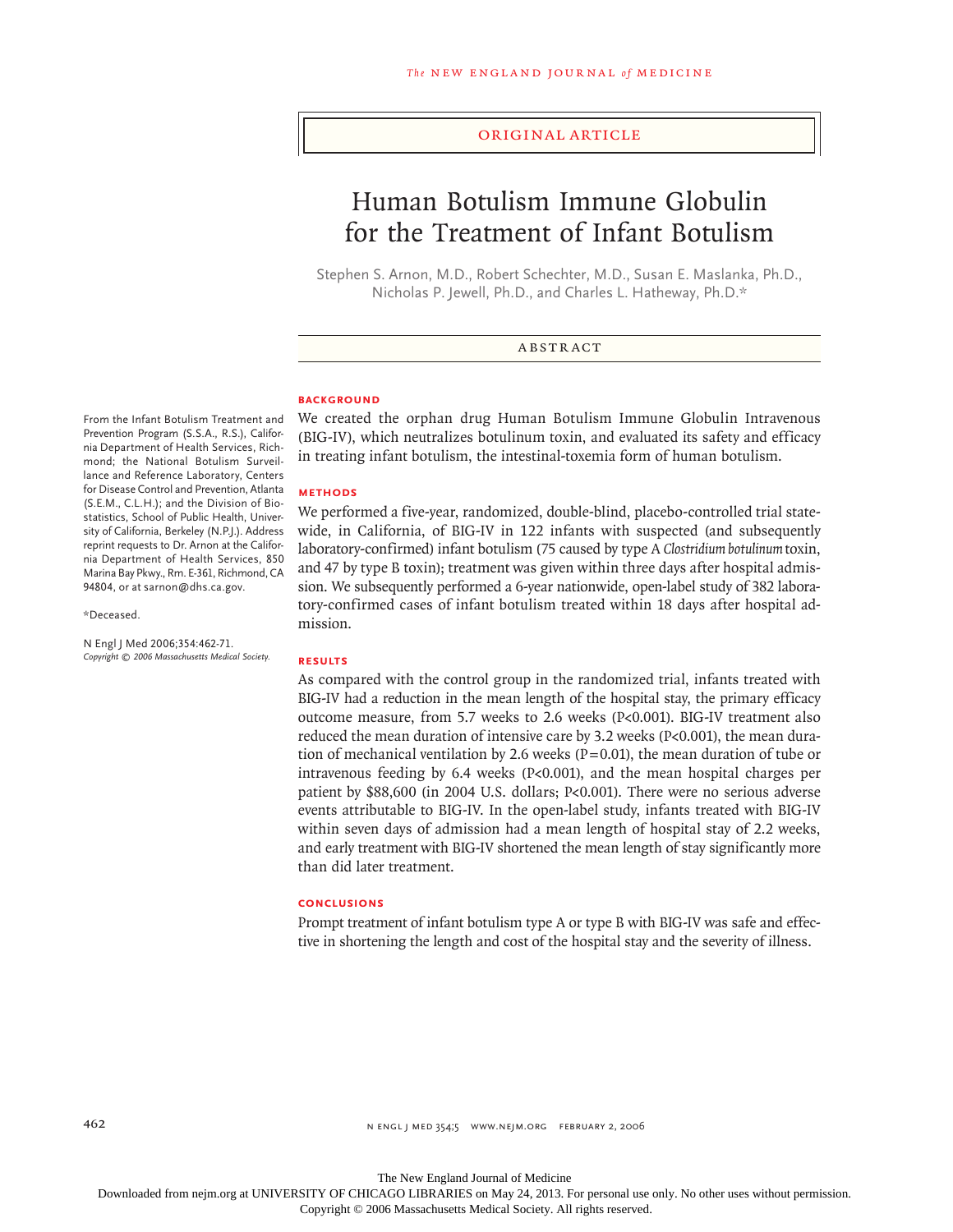IM INFANT BOTULISM, AN ORPHAN DISEASE, IS<br>the most common form of human botulism<br>in the United States<sup>1</sup> and results from an un-<br>usual infectious condition termed intestinal toxnfant botulism, an orphan disease, is the most common form of human botulism in the United States<sup>1</sup> and results from an unemia. Swallowed spores of *Clostridium botulinum* (or rarely, neurotoxigenic *C. butyricum* or *C. baratii*) germinate and temporarily colonize the lumen of the large intestine, where as vegetative cells they produce botulinum neurotoxin.2,3 The toxin is absorbed and carried by the bloodstream to the neuromuscular junction, where it binds irreversibly.4,5 The clinical spectrum of laboratory-confirmed cases ranges from mild, outpatient illness to sudden, fatal respiratory arrest, but almost all of the 80 to 110 cases identified in the United States annually are recognized because their severity necessitates hospital admission<sup>6-9</sup> (Fig. 1).

Botulinum toxin is one of the most poisonous substances known<sup>10</sup> and exists in seven antigenic variants (types A to G) that are distinguished by the inability of antitoxin against one type to neutralize any other type; the types of toxin serve as useful clinical and epidemiologic markers. Almost all cases of infant botulism in the United States have resulted from type A or type B toxin.1,11,12 Historically, untreated patients with infant botulism caused by type A toxin had a mean length of hospital stay that was significantly longer than that of untreated patients with infant botulism caused by type B toxin,<sup>9</sup> and treatment was limited to supportive care.

The equine botulism antitoxin used for adult patients has not been used to treat patients with infant botulism in the United States, because of its serious side effects when given to adults (including serum sickness and anaphylaxis), $13$  its short half-life (five to seven days), $14$  and its potential for lifelong sensitization to equine proteins. For these reasons, we created Botulism Immune Globulin Intravenous (Human) (BIG-IV), a humanderived botulism antitoxin that neutralizes botulinum toxin. We evaluated its safety and efficacy in a five-year, randomized, double-blind, placebocontrolled clinical trial statewide, in California, and a subsequent six-year nationwide, open-label study.

# $M$ ETHODS

# **Patients and Eligibility**

The study population for the randomized trial consisted of all infants admitted to hospitals in Cali-lism was defined as an illness consistent with the



**Figure 1. Three-Month-Old Patient with Mild Infant Botulism.** 

Ptosis, an expressionless face, and hypotonia of the neck, trunk, and limbs are evident. The additional bulbar palsies of ophthalmoplegia, weak cry, weak sucking, and dysphagia (drooling) are not apparent in the photograph.

fornia because of suspected botulism from February 24, 1992, to March 24, 1997. The open-label study population consisted of patients who had suspected infant botulism, initially in California and later nationwide, between the end of the randomized trial and licensure of BIG-IV in October 2003. Follow-up observation continued until all patients had been discharged from the hospital after admission for the management of infant botulism and its complications.

Infants were eligible for the trial if they had acute flaccid paralysis consistent with infant botulism according to the history, physical examination, and laboratory findings at admission and had been hospitalized for less than three days (72 hours). This enrollment limitation reflected concern that any efficacy of BIG-IV might decrease over time as motor-nerve intoxication proceeded.

A laboratory-confirmed case of infant botu-

n engl j med 354;5 www.nejm.org february 2, 2006 463

The New England Journal of Medicine

Downloaded from nejm.org at UNIVERSITY OF CHICAGO LIBRARIES on May 24, 2013. For personal use only. No other uses without permission.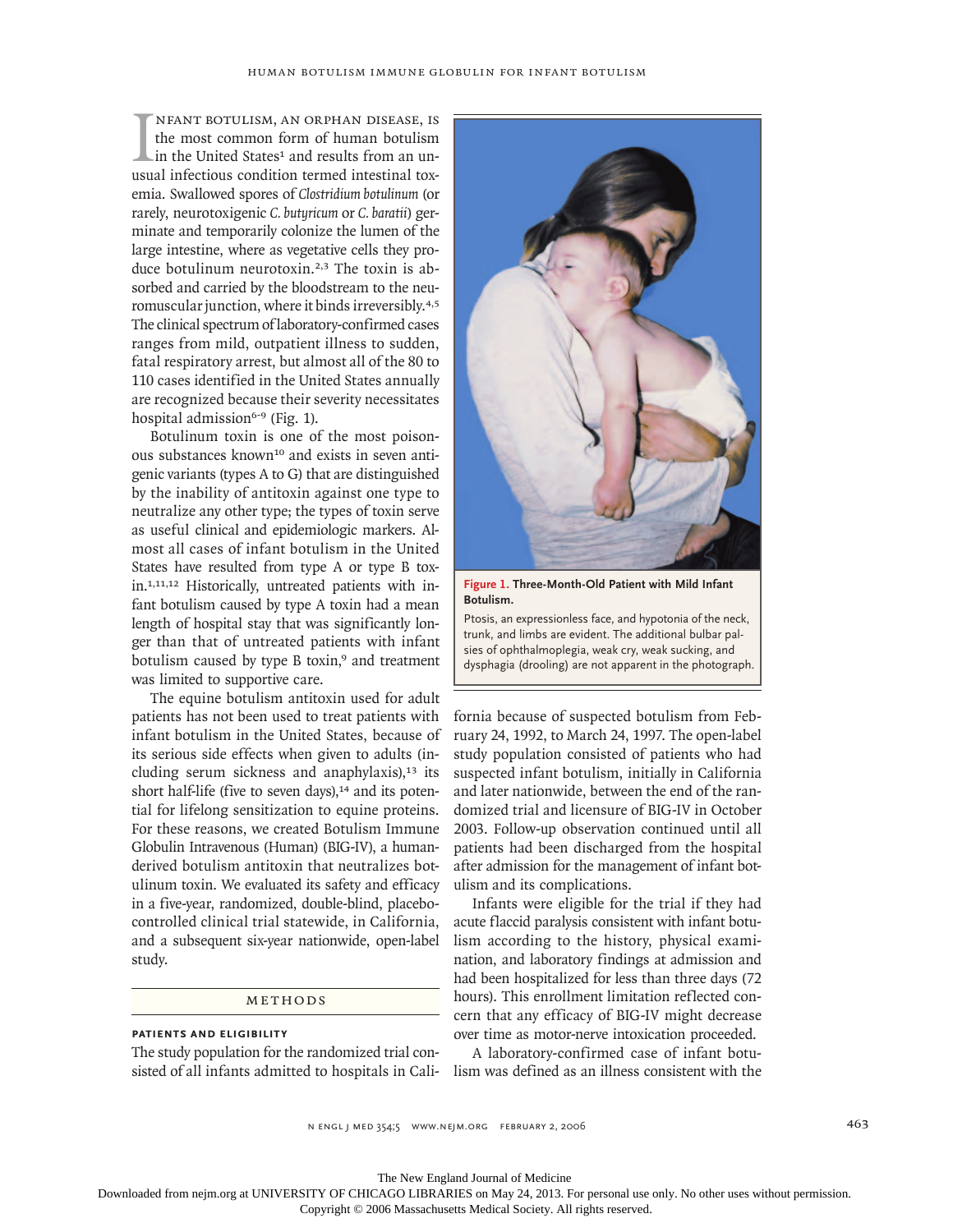known paralyzing action of botulinum toxin in which *C. botulinum* toxin or organisms were eventually identified in the patient's feces or enema specimen. In both the randomized trial and the open-label study, enrollment was based on bedside clinical diagnosis; in almost all cases, laboratory confirmation of the diagnosis was not obtained until after infusion of the study medication.

Potential subjects for the randomized trial were identified when a physician, hospital, or local public health department in California contacted the California Department of Health Services (CDHS). The project director or principal investigator would then transport the masked, letter-coded study vial containing either BIG-IV or placebo to the hospital, review the medical record, examine the patient, obtain written informed consent for enrollment from the parents, and administer the contents of the vial. The study protocol was approved by the 62 institutional review boards that represented 90 hospitals in California, the Centers for Disease Control and Prevention (CDC), and the State of California Health and Human Services Agency.

The open-label study protocol was approved by the institutional review boards of the California Health and Human Services Agency and 155 participating hospitals, and written informed consent was obtained from the parents of the patients. Patients in the open-label study were eligible to receive BIG-IV any time up to three weeks after hospital admission.

## **Study Groups**

The therapeutic intervention was a single intravenous infusion of either BIG-IV (50 mg per kilogram of body weight [1 ml per kilogram]) or an identical-appearing, conventional, licensed intravenous immune globulin (Gammagard or Gammagard S/D, Baxter International) that did not neutralize botulinum toxin in the mouse bioassay.<sup>1</sup> BIG-IV is a lyophilized powder reconstituted to contain approximately 5 percent human immune globulin with at least 15 IU of neutralizing antibodies against toxin type A and at least 4 IU of neutralizing antibodies against toxin type B per 50 mg. BIG-IV was produced for the CDHS for this study in December 1991 by the Massachusetts Public Health Biologic Laboratories from source plasma collected by the CDHS. Plasma donors were CDHS laboratory workers and colleagues immunized for occupational safety with pentavalent botulinum

vestigational New Drug application 0161) and given a single booster immunization before plasmapheresis.

# **Randomization**

Each patient was randomly assigned by the study statistician to one of the two study groups with the use of a printed random-number table and a master sequential list that was unavailable to the study investigators. The use of a block size of two accomplished an approximately equal allocation of patients with illness caused by type A toxin and those with illness caused by type B toxin to the two groups of the study as a natural consequence of the random occurrence of type A or type B illness during the five years of the clinical trial. Each patient's sequential study-enrollment number was linked to one of eight letter codes stamped on the study vials; this identified the vial to be used in treatment. Serologic studies to determine the halflife of BIG-IV that were performed after the trial was unblinded confirmed that all vials were administered as assigned.

## **Outcome measures**

The primary safety outcome for all study subjects, regardless of their eventual status with regard to botulism, was the occurrence of adverse events, including possible allergic reactions and blood-borne infections. The primary efficacy outcome was the duration of hospitalization required, as determined by the following standardized criteria for discharge: no further need for inpatient care for infant botulism or its complications, no need for mechanical ventilation or supplemental oxygen for at least three days, no worsening of paralysis in the previous three days and a demonstrated improvement in motor and bulbar function, and three days of intake by tube feeding of 25 percent or less of maintenance volume and calories, with the remainder consumed by mouth.

Secondary efficacy outcomes included the durations of intensive care, mechanical ventilation, and tube feeding, the number of adverse events, and the total charges for the hospital stay. Before the study was unblinded, adverse events and relevant dates were verified by means of hospital and clinic notes and confirmed by parents, who were informed after unblinding of the treatment allocation of their child.

toxoid (Food and Drug Administration [FDA] In-with laboratory-confirmed infant botulism, the We designed the study to enroll 120 patients

The New England Journal of Medicine Downloaded from nejm.org at UNIVERSITY OF CHICAGO LIBRARIES on May 24, 2013. For personal use only. No other uses without permission.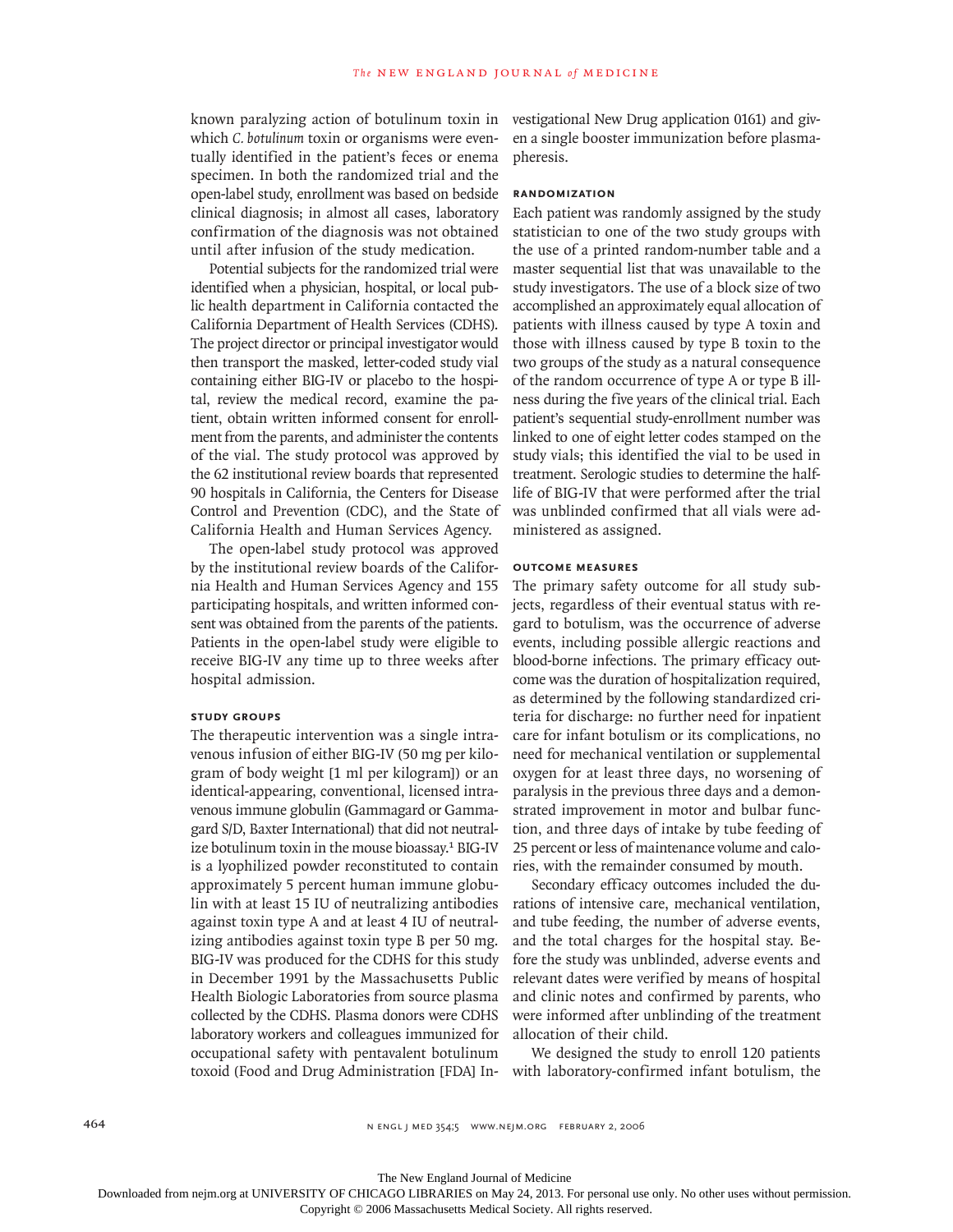projected number of cases in a three-year period (the maximum length of an initial FDA funding award for the study of orphan drugs). However, the trial took five years to complete because of lower-than-expected incidence and a temporary suspension that followed the recall of unrelated lots of the placebo.<sup>15</sup> This sample size provided 80 percent power at a 5 percent significance level to detect a 42 percent decrease in the mean length of the hospital stay.

Hospital charges were used as a surrogate for the cost of the illness. They do not include the fees of the attending physicians, unless these were billed through the hospital; the costs of transferring the patient by ambulance and, in the openlabel study, occasionally by aircraft between states; or indirect costs to parents such as lost work time and hotel bills. Hospital charges were adjusted annually into current-year dollars according to the lowest percentage increase in medical costs in the previous year (obtained from the Web site of the U.S. Bureau of Labor Statistics, http://data. bls.gov/cgi-bin/srgate) in the San Francisco metropolitan area, the Los Angeles metropolitan area, or all cities in the United States, and also, in the open-label study, in the New York–New Jersey metropolitan area or the Philadelphia–New Jersey metropolitan area.

#### **Laboratory Testing**

Fecal and enema samples were tested by established methods for identifying and typing *C. botulinum* toxin and organisms.<sup>1</sup> To determine the half-life of BIG-IV, serum samples obtained from patients in the randomized trial before infusion and after infusion at regular intervals for a period of 28 weeks were measured for levels of IgG against botulinum toxin type A and type B. We developed at the CDC a double-sandwich enzymelinked immunosorbent assay that used purified botulinum toxin type A or type B as the capture antigen, in order to measure the sequential anti– A toxin antibody concentrations in the patients with type B illness and the sequential anti–B toxin antibody concentrations in the patients with type A illness. The results of serologic testing were withheld from the CDHS investigators until the study was unblinded.

# **Statistical Analysis**

Outcome measures for the randomized trial were analyzed by the nonparametric Kolmogorov– gression techniques were used to adjust for the



#### **Figure 2. Enrollment, Follow-up, and Data Analysis in the Randomized, Controlled Trial.**

Of the 13 patients who were excluded for "other reasons," the principal investigator was out of state and the project director had not yet been hired in the cases of 5 patients, 4 patients were admitted to nonparticipating hospitals, 3 patients were excluded for administrative reasons, and 1 patient was hospitalized for only 48 hours.

Smirnov test<sup>16</sup> (requested by the FDA after the conclusion of enrollment) and by the t-test (preplanned), as permitted on the basis of the relatively large sample sizes (≥20 patients). Statistical analyses with the use of Stata software, version 8.0 (StataCorp), were based on the intention-to-treat population as initially assigned. Seven patients without laboratory-confirmed infant botulism were excluded prospectively from the efficacy analysis but were included in the safety analysis. A single, prespecified interim analysis was performed after 60 patients had been enrolled and was adjusted for in the final analysis. Linear re-

n engl j med 354;5 www.nejm.org february 2, 2006 465

The New England Journal of Medicine

Downloaded from nejm.org at UNIVERSITY OF CHICAGO LIBRARIES on May 24, 2013. For personal use only. No other uses without permission.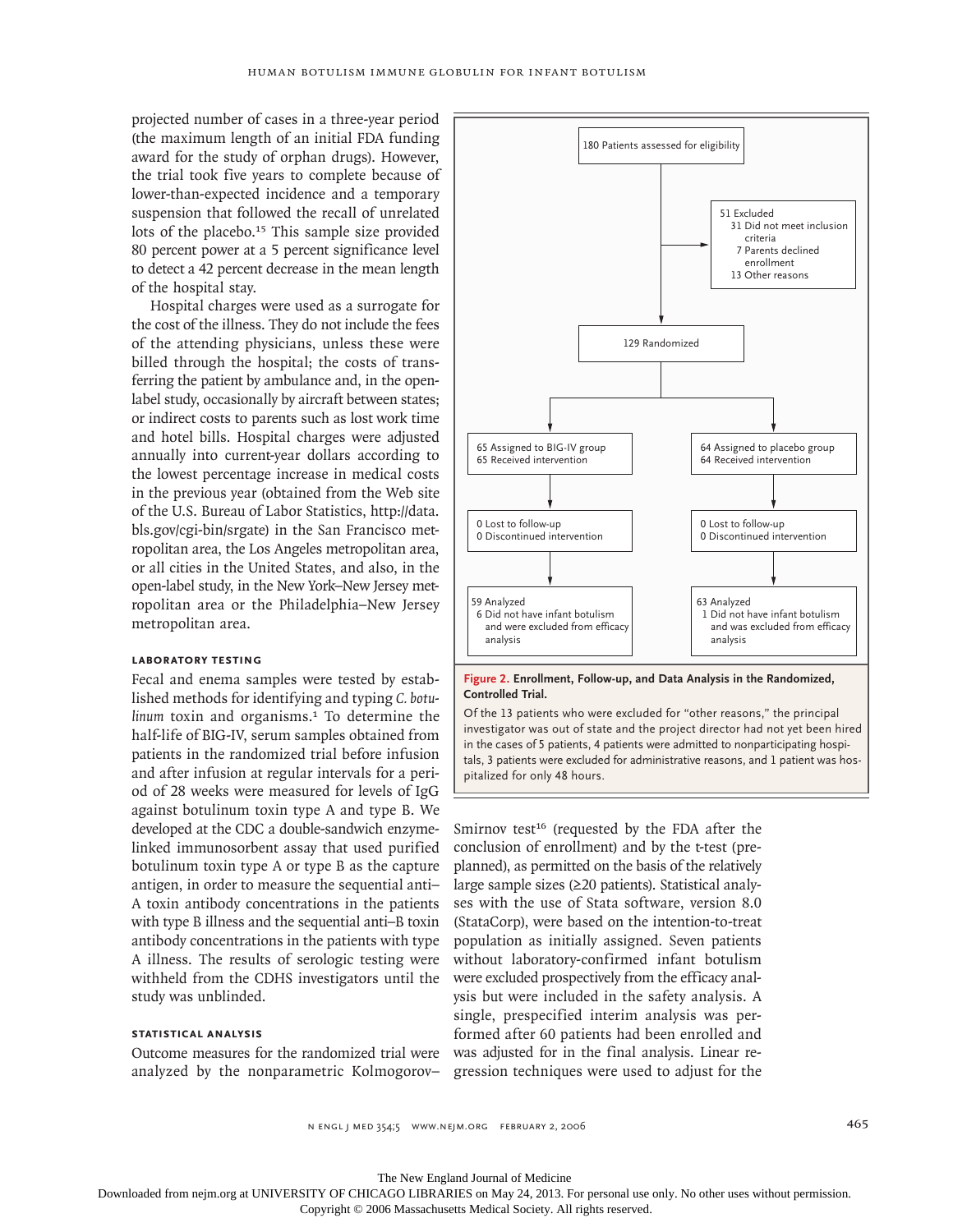random differences between the placebo and BIG-IV groups.

**RESULTS** 

# **Randomized Clinical Trial**

A total of 180 patients were evaluated for eligibility, and 129 were enrolled in the clinical trial (Fig. 2). Of these, 122 participants had laboratory-confirmed infant botulism and could be evaluated for all outcome measures. Sixty-three patients received the placebo immune globulin, and

| Table 1. Baseline Characteristics of Infants in the Randomized Trial. |                                |                                      |          |
|-----------------------------------------------------------------------|--------------------------------|--------------------------------------|----------|
| Characteristic                                                        | Placebo<br>Group<br>$(N = 63)$ | <b>BIG-IV</b><br>Group<br>$(N = 59)$ | P Value* |
| Age at onset of symptoms (days)                                       |                                |                                      |          |
| Mean                                                                  | 105                            | 131                                  | 0.02     |
| Range                                                                 | $26 - 188$                     | $21 - 313$                           |          |
| Mean weight (kg)                                                      | 5.9                            | 6.7                                  | 0.01     |
| Male sex (%)                                                          | 32                             | 47                                   | 0.08     |
| Race or ethnic group (%) +                                            |                                |                                      |          |
| White                                                                 | 63                             | 59                                   | 0.64     |
| Hispanic                                                              | 22                             | 27                                   |          |
| Asian or Pacific Islander                                             | 10                             | 12                                   |          |
| <b>Black</b>                                                          | $\overline{2}$                 | $\Omega$                             |          |
| Other                                                                 | 3                              | $\overline{2}$                       |          |
| Exposed to honey (%) :                                                | 5                              | $\overline{7}$                       | 0.63     |
| Breast-fed at onset of symptoms<br>(%)                                | 84                             | 92                                   | 0.27     |
| Botulinum toxin (%)                                                   |                                |                                      |          |
| Type A                                                                | 60                             | 62                                   | 0.79     |
| Type B                                                                | 40                             | 38                                   |          |
| Mean time from onset of symp-<br>toms (days)                          |                                |                                      |          |
| To admission                                                          | 28                             | 2.9                                  | 0.84     |
| To study infusion                                                     | 4.3                            | 4.2                                  | 0.97     |
| Intubated between admission<br>and day of infusion (%)                | 37                             | 34                                   | 0.85     |
| Admitted only to community<br>hospital (%)                            | 6                              | 10                                   | 0.99     |
| Suspected at admission of hav-<br>ing infant botulism (%)             | 49                             | 53                                   | 0.35     |

\* P values are calculated with a t-test or Fisher's exact test; both were twosided. Dashes denote not applicable.

† The P value is for the comparison of white with all other categories. Race or ethnic group was self-assigned by each mother.

‡ Honey ingestion is a recognized risk factor for infant botulism.<sup>17</sup>

§ Breast-feeding provides protection against fulminant-onset illness.<sup>18</sup>

59 patients received BIG-IV. The baseline characteristics of the two groups were similar, except that infants in the BIG-IV group were older and weighed more than infants in the control group. The proportions of patients with type A illness and patients with type B illness in the two groups were similar (Table 1). Before the study was unblinded, determination of the length of the hospital stay on the basis of prespecified discharge criteria resulted in the exclusion of 18 of 3603 hospital days (0.5 percent; 12 in the placebo group and 6 in the BIG-IV group).

Treatment with BIG-IV decreased the mean length of the hospital stay, the primary efficacy outcome variable, from 5.7 weeks to 2.6 weeks (P<0.001) (Table 2). The median length of the hospital stay decreased from 4.0 weeks to 1.9 weeks (P<0.001). The mean total hospital charges per patient decreased from \$163,400 to \$74,800 (in 2004 U.S. dollars; P<0.001). The secondary outcome measures — duration of intensive care, duration of mechanical ventilation, and duration of tube or intravenous feeding — were also significantly shorter in the BIG-IV group (Table 2).

In preplanned subgroup analyses, BIG-IV conferred benefits regardless of whether the patients had type A illness or type B illness. Untreated type A illness was more severe than untreated type B illness, as measured by the mean durations of the hospital stay, intensive care, mechanical ventilation, and tube or intravenous feeding (Table 2). BIG-IV treatment shortened the mean length of the hospital stay by 3.8 weeks  $(P=0.004)$  for patients with type A illness, and by 2.0 weeks (P<0.001) for patients with type B illness. BIG-IV also shortened the mean duration of intensive care, mechanical ventilation, and tube or intravenous feeding, as well as the mean hospital charges per patient in both subgroups (Table 2).

The safety analysis included 129 infants. No patient had bronchospasm or an anaphylactic reaction from the study infusion. The only adverse event perhaps related to BIG-IV was a transient, blush-like rash that also occurred in patients with untreated infant botulism (Table 3). The frequency of new urinary tract infections and anemia requiring therapy was lower in the BIG-IV group than in the control group (P<0.05) (Table 3). One death occurred five months after treatment with placebo in a patient whose weakness was eventually diagnosed as resulting from spinal muscular atrophy (Werdnig–Hoffmann disease).

466 n engl j med 354;5 www.nejm.org february 2, 2006

The New England Journal of Medicine

Downloaded from nejm.org at UNIVERSITY OF CHICAGO LIBRARIES on May 24, 2013. For personal use only. No other uses without permission.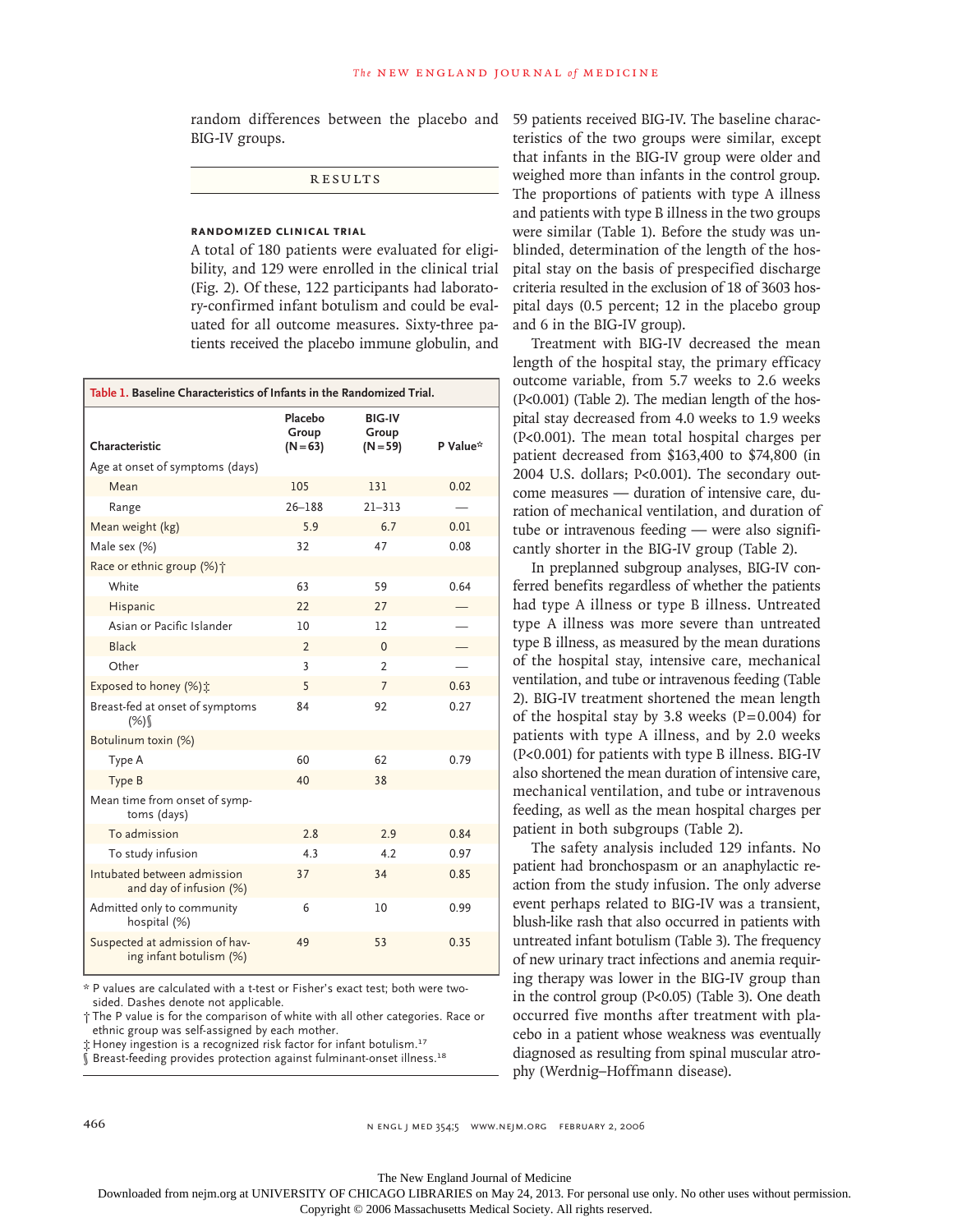|                                              |                   | Table 2. Primary and Secondary Efficacy Results of the Randomized, Controlled Trial of BIG-IV.*                                                                                                                                                                                                                                                                                                                             |                                           |                              |                      |                   |                              |                      |
|----------------------------------------------|-------------------|-----------------------------------------------------------------------------------------------------------------------------------------------------------------------------------------------------------------------------------------------------------------------------------------------------------------------------------------------------------------------------------------------------------------------------|-------------------------------------------|------------------------------|----------------------|-------------------|------------------------------|----------------------|
| Outcome Variable                             |                   | All Patients                                                                                                                                                                                                                                                                                                                                                                                                                |                                           | Patients with Type A Illness |                      |                   | Patients with Type B Illness |                      |
|                                              | Patients<br>No.of | $(95%$ CI)<br>Mean                                                                                                                                                                                                                                                                                                                                                                                                          | Patients<br>No.of<br>P Value <sup>+</sup> | Mean (95% CI)                | PValuej              | Patients<br>No.of | Mean (95% CI)                | P Value <sup>+</sup> |
| Length of hospital stay (wk)                 |                   |                                                                                                                                                                                                                                                                                                                                                                                                                             |                                           |                              |                      |                   |                              |                      |
| Placebo group                                | 63                | 4 to 7.0<br>5.7(4)                                                                                                                                                                                                                                                                                                                                                                                                          | 38                                        | 6.7 $(4.7 \text{ to } 8.7)$  |                      | 25                | 4.2 (3.3 to 5.0)             |                      |
| BIG-IV group                                 | 59                | 2.6 (2.0 to 3.3)                                                                                                                                                                                                                                                                                                                                                                                                            | $\overline{37}$                           | $2.9$ ( $2.2$ to $3.6$ )     |                      | 22                | 2.2(0.9 to 3.6)              |                      |
| Difference in means                          |                   | $.6 \text{ to } 4.5$<br>3.1(1)                                                                                                                                                                                                                                                                                                                                                                                              | $<$ 0.001, $<$ 0.001                      | 3.8 (1.7 to 5.9)             | 0.004, < 0.001       |                   | $2.0(0.4 \text{ to } 3.4)$   | $<$ 0.001, 0.02      |
| Adjusted difference in<br>means#             |                   | 3.3                                                                                                                                                                                                                                                                                                                                                                                                                         | $<$ 0.001, $<$ 0.001                      | 4.0                          | 0.004, < 0.001       |                   | 2.0                          | $<$ 0.001, 0.02      |
| Length of ICU stay (wk) §                    |                   |                                                                                                                                                                                                                                                                                                                                                                                                                             |                                           |                              |                      |                   |                              |                      |
| Placebo group                                | 45                | .4 to 6.6<br>5.0(3)                                                                                                                                                                                                                                                                                                                                                                                                         | 25                                        | 6.5 $(3.8 \text{ to } 9.2)$  |                      | 20                | 3.1 $(2.4 \text{ to } 3.8)$  |                      |
| BIG-IV group                                 | 45                | 1.8 (1.2 to 2.3)                                                                                                                                                                                                                                                                                                                                                                                                            | 26                                        | 1.9 (1.2 to 2.5)             |                      | $\overline{19}$   | 1.6(0.5 to 2.6)              |                      |
| Difference in means                          |                   | (6.404.9)<br>3.2(1)                                                                                                                                                                                                                                                                                                                                                                                                         | $<$ 0.001, $<$ 0.001                      | 4.6 (2.0 to 7.3)             | 0.004, 0.002         |                   | 1.5 $(0.3 \text{ to } 2.8)$  | $<$ 0.001, 0.02      |
| Duration of mechanical ventilation (wk)      |                   |                                                                                                                                                                                                                                                                                                                                                                                                                             |                                           |                              |                      |                   |                              |                      |
| Placebo group                                |                   | .0 to 5.8<br>4.4(3)                                                                                                                                                                                                                                                                                                                                                                                                         | 18                                        | 6.4(4.1 to 8.8)              |                      | $\overline{17}$   | 2.2 (1.6 to 2.2)             |                      |
| BIG-IV group                                 | 24                | $1.8$ (1.2 to 2.4)                                                                                                                                                                                                                                                                                                                                                                                                          | 13                                        | $2.0(1.3 \text{ to } 2.8)$   |                      | $\Box$            | 1.5 $(0.4 \text{ to } 2.5)$  |                      |
| Difference in means                          |                   | .9 to 4.3<br>2.6(0)                                                                                                                                                                                                                                                                                                                                                                                                         | 0.01, 0.001                               | 4.4 (1.6 to 7.2)             | 0.001, 0.001         |                   | $0.7 (-0.4 \text{ to } 1.8)$ | 0.03, 0.20           |
| Duration of tube or intravenous feeding (wk) |                   |                                                                                                                                                                                                                                                                                                                                                                                                                             |                                           |                              |                      |                   |                              |                      |
| Placebo group                                | 63                | .8 to 13.1<br>10.0 (6.                                                                                                                                                                                                                                                                                                                                                                                                      | 38                                        | 13.4 (8.6 to 18.3)           |                      | 25                | 4.7 (3.3 to 6.0)             |                      |
| BIG-IV group                                 | 59                | 3.6 (1.7 to 5.5)                                                                                                                                                                                                                                                                                                                                                                                                            | 37                                        | 3.5 $(2.4 to 4.6)$           |                      | 22                | $3.8(-1.3 to 9.0)$           |                      |
| Difference in means                          |                   | 6.4 (2.7 to 10.0)                                                                                                                                                                                                                                                                                                                                                                                                           | $<$ 0.001, $<$ 0.001                      | 9.9 (5.0 to 15.0)            | $<$ 0.001, $<$ 0.001 |                   | $0.9(-4.4 to 6.1)$           | <0.001, 0.75         |
| No. of adverse events per patient            |                   |                                                                                                                                                                                                                                                                                                                                                                                                                             |                                           |                              |                      |                   |                              |                      |
| Placebo group                                | 63                | 1.7(1.1 to 2.2)                                                                                                                                                                                                                                                                                                                                                                                                             | 38                                        | 1.8(1.0 to 2.6)              |                      | 25                | 1.4 (0.5 to 2.3)             |                      |
| BIG-IV group                                 | 59                | 0.9(0.4 to 1.4)                                                                                                                                                                                                                                                                                                                                                                                                             | 37                                        | 1.0(0.3 to 1.6)              |                      | 22                | $0.8(0.2 \text{ to } 1.4)$   |                      |
| Difference in means                          |                   | $0.8$ (0.1 to 1.5)                                                                                                                                                                                                                                                                                                                                                                                                          | 0.07, 0.04                                | $0.8$ ( $-0.2$ to $1.9$ )    | 0.21, 0.10           |                   | $0.6(-0.4 to 1.6)$           | 0.48, 0.25           |
| Total hospital charges per patient (\$)      |                   |                                                                                                                                                                                                                                                                                                                                                                                                                             |                                           |                              |                      |                   |                              |                      |
| Placebo group                                | 63                | 163,400 (123,000 to 203,700)                                                                                                                                                                                                                                                                                                                                                                                                | 38                                        | 182,900 (121,700 to 244,100) |                      | 25                | 133,700 (89,700 to 177,700)  |                      |
| BIG-IV group                                 | 59                | 74,800 (50,600 to 99,100)                                                                                                                                                                                                                                                                                                                                                                                                   | 37                                        | 74,900 (47,400 to 102,500)   |                      | 22                | 74,700 (25,500 to 123,900)   |                      |
| Difference in means                          |                   | 88,600 (41,200 to 136,000)                                                                                                                                                                                                                                                                                                                                                                                                  | <0.001, <0.001                            | 108,000 (41,400 to 174,600)  | 0.006, 0.002         |                   | 59,000 (-4,900 to 123,000)   | 0.001, 0.07          |
|                                              |                   | * CI denotes confidence interval, and ICU intensive care unit.<br>† The first P value was determined with use of the Kolmogorov–Smirnov test, and the second with use of the t-test.<br>i: The difference in means was adjusted for age at onset and weight at admission.<br>§ The length of ICU stay was for patients who had been in the ICU at any time.<br>¶ The duration of mechanical ventilation was for patients wh |                                           |                              |                      |                   |                              |                      |

n engl j med 354;5 www.nejm.org february 2, 2006 467

The New England Journal of Medicine

Downloaded from nejm.org at UNIVERSITY OF CHICAGO LIBRARIES on May 24, 2013. For personal use only. No other uses without permission.

Copyright © 2006 Massachusetts Medical Society. All rights reserved.

#### Human Botulism Immune Globulin for Infant Botulism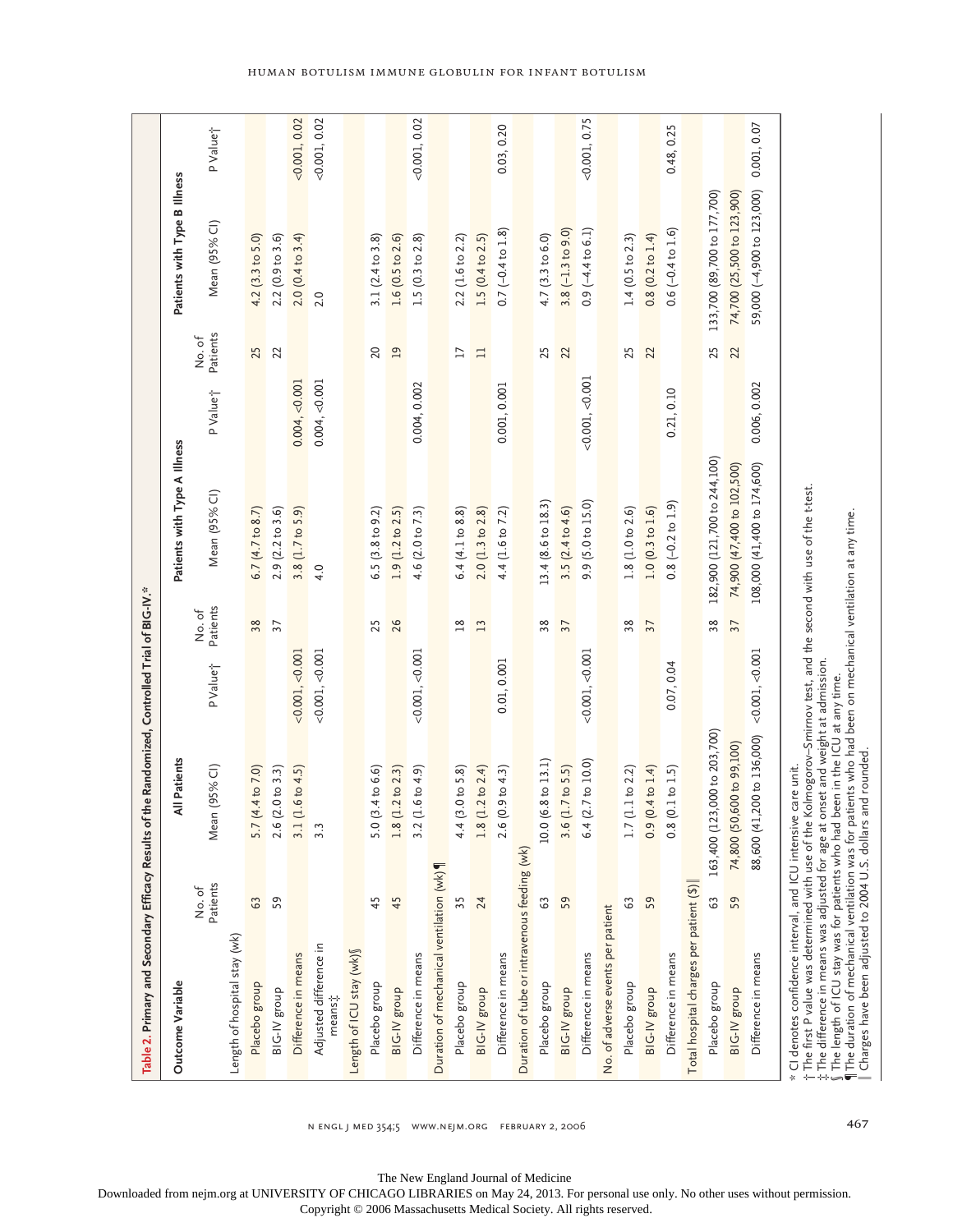| in the Randomized, Controlled Trial.*     |                                   |                             |
|-------------------------------------------|-----------------------------------|-----------------------------|
| Event                                     | <b>BIG-IV Group</b><br>$(N = 65)$ | Placebo Group<br>$(N = 64)$ |
| Adverse event                             |                                   | по. (%)                     |
| Patients with ≥1 adverse event            |                                   |                             |
| At enrollment                             | 19 (29)                           | 12(19)                      |
| $\leq$ 24 hr after product infusion       | 5(8)                              | 4(6)                        |
| >24 hr after product infusion             | 17(26)                            | 28 (44) †                   |
| Transient erythematous rash               |                                   |                             |
| During and <24 hr after infusion          | 9(14)                             | 2(3)                        |
| $\geq$ 1 Day after infusion               | 11(17)                            | 12 (19)                     |
| Otitis media                              | 6(9)                              | 6(9)                        |
| Serious adverse event                     |                                   |                             |
| Pneumonia                                 | 6(9)                              | 10(16)                      |
| Respiratory arrest                        | 1(2)                              | 6(9)                        |
| Anemia                                    | 2(3)                              | 10 (16)†                    |
| Hyponatremia                              | 3(5)                              | 9(14)                       |
| Urinary tract infection                   | 1(2)                              | 8 (12)个                     |
| Tracheal stenosis                         | 3(5)                              | 1(2)                        |
| <b>Seizures</b>                           | 0                                 | 3(5)                        |
| Long-bone fracture;                       | 0                                 | 3(5)                        |
| Hypertension                              | $\mathbf{0}$                      | 3(5)                        |
| Hypotension                               | $\mathbf 0$                       | 2(3)                        |
| Hypothermia                               | 2(3)                              | 0                           |
| Clostridium difficile colitis             | 1(2)                              | 1(2)                        |
| Toxic megacolon and shock                 | 1(2)                              | 0                           |
| Pneumothorax                              | 0                                 | 2(3)                        |
| Febrile reaction to transfusion           | $\mathbf{0}$                      | 1(2)                        |
| Pneumomediastinum                         | 0                                 | 1(2)                        |
| Subcutaneous emphysema                    | $\mathbf 0$                       | 1(2)                        |
| Acute respiratory distress syndrome       | 0                                 | 1(2)                        |
| Bacteremia                                | 0                                 | 1(2)                        |
| Aspiration pneumonitis                    | 0                                 | 1(2)                        |
| Respiratory syncytial virus bronchiolitis | 0                                 | 1(2)                        |

**Table 3. Adverse Events and Serious Adverse Events among Infants** 

\* Adverse events are those that occurred during and after infusion.

† P<0.05 by a two-sided Fisher's exact test.

‡ Long-bone fractures were presumed to be caused by osteomalacia resulting from prolonged paralysis.

> The mean elimination half-lives of the anti– A toxin and anti–B toxin antibodies were 27.3 days (measured in 26 patients) and 27.9 days (15 patients), respectively. The mean (±SD) half-life of BIG-IV accordingly was determined to be 27.7±9.3 days (41 patients).

# **Open-Label Study**

BIG-IV was given on an open-label basis to 382 patients with laboratory-confirmed infant botulism in 128 hospitals located in 37 states. For the 366 patients treated within 7 days of hospital admission, the mean length of hospital stay was 2.2 weeks (2.5 weeks for 146 patients with type A illness, and 2.1 weeks for 220 patients with type B illness) (Table 4). BIG-IV treatment given within 3 days of hospital admission (to 287 patients) shortened the mean length of the hospital stay to 2.0 weeks, which was significantly shorter than the mean stay of 2.9 weeks when treatment was given 4 to 7 days after hospital admission (to 79 patients; P<0.001) (Table 4). Mean hospital charges per patient for the 366 patients were \$57,900, and a total of 20.3 years of hospital stay and \$34.2 million in hospital charges were avoided through open-label use of BIG-IV (Table 4).

Patients in the open-label study had adverse events that were similar in nature and frequency to those in the randomized trial, and they were not considered causally related to treatment with BIG-IV. Seven patients in the open-label study died. Five of these patients were found not to have infant botulism and died from their actual causes of weakness (e.g., spinal muscular atrophy and mitochondrial disorder) weeks or months after treatment with BIG-IV. Of the two patients with confirmed infant botulism, one died from a concomitant neuroblastoma, and the other from hypoxic cerebral injury after a cardiopulmonary arrest that occurred before BIG-IV was given.

# Discussion

Treatment of patients with infant botulism type A or type B with BIG-IV in a five-year, randomized, controlled clinical trial reduced the mean length of the hospital stay for all patients by 3.1 weeks. The mean length of stay in the intensive care unit, the mean duration of mechanical ventilation, the mean duration of tube or intravenous feeding, and the mean hospital charges per patient were also significantly reduced in infants treated with BIG-IV. The only adverse effect perhaps related to treatment with BIG-IV was a transient, blush-like erythematous rash. No serious adverse events occurred more commonly in infants treated with BIG-IV than in those treated with placebo.

The reduction in the mean length of the hospital stay in patients treated with BIG-IV and the

468 n engl j med 354;5 www.nejm.org february 2, 2006

The New England Journal of Medicine Downloaded from nejm.org at UNIVERSITY OF CHICAGO LIBRARIES on May 24, 2013. For personal use only. No other uses without permission.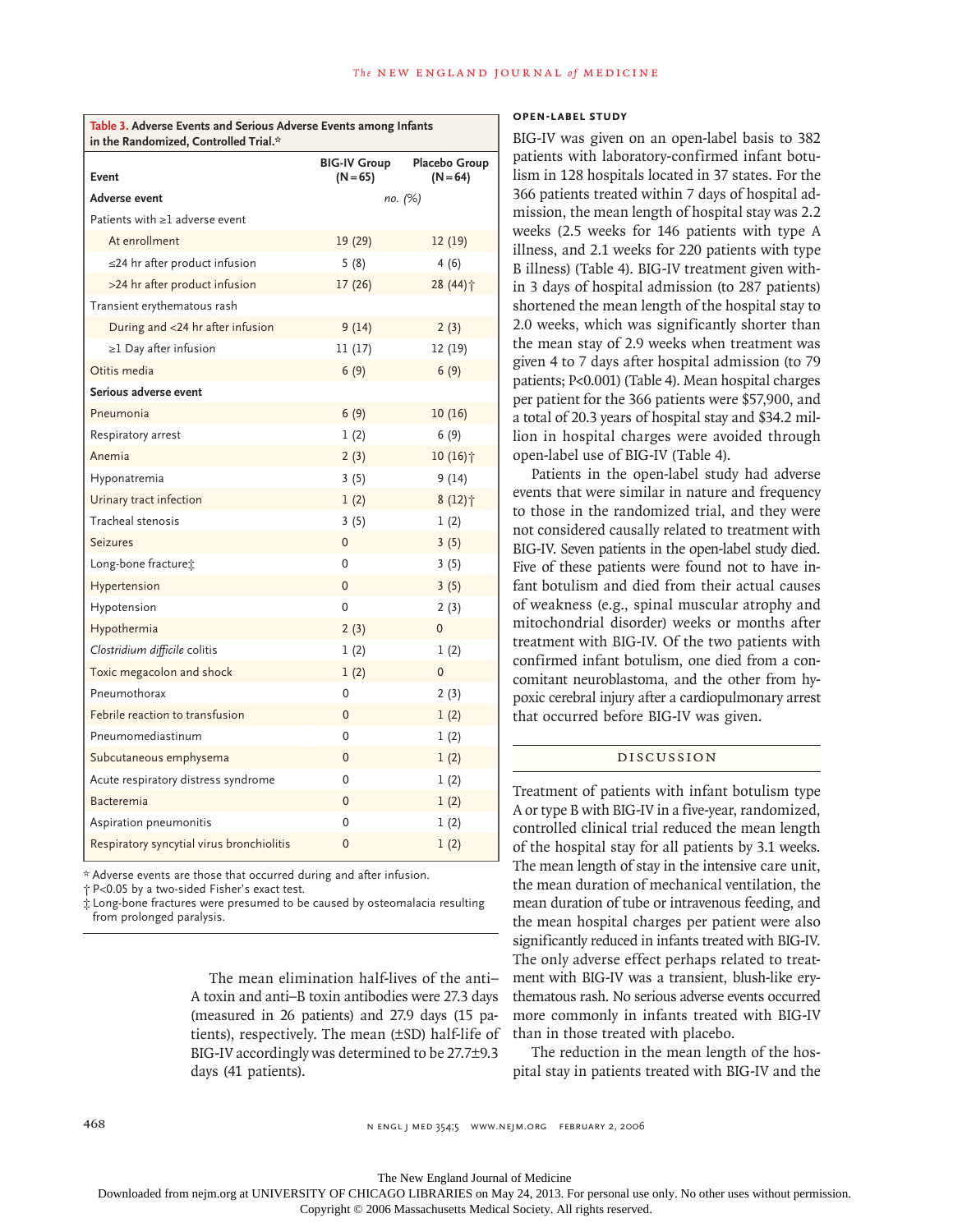safety attributes of BIG-IV in the randomized trial were confirmed in the subsequent six-year nationwide, open-label study. In that study, treatment with BIG-IV given within 3 days after hospital admission shortened the mean length of the hospital stay by approximately 1 week more than did treatment with BIG-IV given 4 to 7 days after admission (2.0 vs. 2.9 weeks). The total length of hospital stays and total hospital charges avoided during the nationwide open-label study were 20.3 years and \$34.2 million (in 2004 U.S. dollars), respectively.

Keen clinical awareness may be needed to recognize this rare disease, since infant botulism was suspected at admission in only half the infants enrolled in the randomized trial. Also, infant botulism may present as, or quickly may become, a life-threatening illness. Almost three quarters of the infants in the randomized trial needed intensive care, approximately half of them needed mechanical ventilation, and many had serious complications. However, treatment with BIG-IV did not always result in a shortened hospital stay. One patient with type A illness who received BIG-IV treatment acquired a nosocomial *C. difficile* infection that was complicated by pseudomembranous colitis, toxic megacolon, and shock; this patient was hospitalized for 12.4 weeks.<sup>19</sup> Acquired *C. difficile* complicating infant botulism may occur more frequently than is generally appreciated.<sup>20</sup> One patient with type B illness who received BIG-IV treatment required surgical repair of tracheal stenosis that followed endotracheal intubation; her several hospital stays totaled 15.4 weeks.

BIG-IV has a half-life of approximately 28 days in vivo and a large capacity to neutralize botulinum toxin. A single infusion will neutralize for at least six months all botulinum toxin that may be absorbed from the colon of an infant. This feature is particularly important because it renders moot the concern that antibiotics used to treat secondary bacterial infections may lyse *C. botulinum* vegetative cells in the intestinal lumen and thereby increase the amount of botulinum toxin available for absorption.<sup>21</sup>

Although commercial equine botulinum antitoxin has been available in the United States since  $1940$ <sup>22</sup> its efficacy has never been evaluated in a controlled trial. In retrospective and observational studies, early administration of equine antitoxin to adult patients with foodborne and wound botulism

|                                                               |                 | Table 4. Hospital Stay and Hospital Charges Avoided by Open-Label Treatment with BIG-IV within Seven Days after Hospital Admission, 1997 to 2003. "                                                                                                                                                                                                                                                                                                                                                                                                                                                                                                                           |                                                 |                                                  |                 |                                   |                                                               |                                                               |
|---------------------------------------------------------------|-----------------|-------------------------------------------------------------------------------------------------------------------------------------------------------------------------------------------------------------------------------------------------------------------------------------------------------------------------------------------------------------------------------------------------------------------------------------------------------------------------------------------------------------------------------------------------------------------------------------------------------------------------------------------------------------------------------|-------------------------------------------------|--------------------------------------------------|-----------------|-----------------------------------|---------------------------------------------------------------|---------------------------------------------------------------|
| Variable                                                      | No. of Patients | Stay (wk)<br>ength of<br>Hospital<br>Mean L                                                                                                                                                                                                                                                                                                                                                                                                                                                                                                                                                                                                                                   | Mean Length of<br>Hospital Stay<br>Avoided (wk) | Total Length of<br>Hospital Stay<br>Avoided (yr) | No. of Patients | Mean Hospital<br>Charges<br>(\$)† | <b>Charges Avoided</b><br>Mean Hospital<br>$\hat{\mathbf{s}}$ | Charges Avoided<br>Total Hospital<br>$\widetilde{\mathbf{e}}$ |
| All patients                                                  | 366             | $2.2\ddot{z}$                                                                                                                                                                                                                                                                                                                                                                                                                                                                                                                                                                                                                                                                 | 3.5                                             | 20.3                                             | 3571            | 57,900                            | 105,400                                                       | 34,174,200                                                    |
| Patients with toxin<br>type A                                 | 146             | 2.5                                                                                                                                                                                                                                                                                                                                                                                                                                                                                                                                                                                                                                                                           | 4.0                                             | 11.3                                             | 145             | 58,900                            | 123,900                                                       | 17,973,900                                                    |
| Patients with toxin<br>type B                                 | 220             | 2.1                                                                                                                                                                                                                                                                                                                                                                                                                                                                                                                                                                                                                                                                           | 2.1                                             | 0.6                                              | 212             | 57,300                            | 76,400                                                        | 16,200,300                                                    |
| Patients treated<br>on hospital<br>days 0 to 3                | 287             | $2.0^{+}_{+}$                                                                                                                                                                                                                                                                                                                                                                                                                                                                                                                                                                                                                                                                 | 3.7                                             | 20.4                                             | 278             | 55,400                            | 107,900                                                       | 29,996,200                                                    |
| Patients treated<br>on hospital<br>days 4 to 7                | 79              | $2.9^{+}_{+}$                                                                                                                                                                                                                                                                                                                                                                                                                                                                                                                                                                                                                                                                 | $\overline{Q}$                                  | $\overline{C}$                                   | 79              | 67,000                            | $\overline{C}$                                                | $\overline{C}$                                                |
| t All charges are in 2004 U.S. dollars and have been rounded. |                 | of the mean length of hospital stay for patients treated on hospital days 0 to 7 and the mean length of hospital stay of 5.7 weeks for placebo-treated patients in the randomized, clinical trial.<br>t P<0.001 for the comparison of the mean length of hospital stay for patients treated on hospital days 0 to 3 and those treated on hospital days 4 to 7. Also, P<0.001 for the comparison<br>. The "All patients" totals are weighted averages obtained by adding the totals for patients with type A illness to those for patients with type B illness.<br>$*$ The reference group is the placebo group from the randomized, clinical trial conducted in 1992 to 1997. |                                                 |                                                  |                 |                                   |                                                               |                                                               |

§ The "All patients" totals are weighted averages obtained by adding the totals for patients with type A illness to those for patients with type B illness. ¶ Nine patients (one with type A illness and eight with type B illness) were excluded because of incomplete information about hospital charges.

Billness) were excluded

∥ NC denotes not calculated. All patients in the randomized, clinical trial were treated within 0 to 3 days of hospital admission.

Nine patients (one with type A illness and eight with type B<br>NC denotes not calculated. All patients in the randomized,

i illness) were excluded because of incomplete information about hospital charges.<br>clinical trial were treated within 0 to 3 days of hospital admission.

n engl j med 354;5 www.nejm.org february 2, 2006 469

The New England Journal of Medicine

Downloaded from nejm.org at UNIVERSITY OF CHICAGO LIBRARIES on May 24, 2013. For personal use only. No other uses without permission.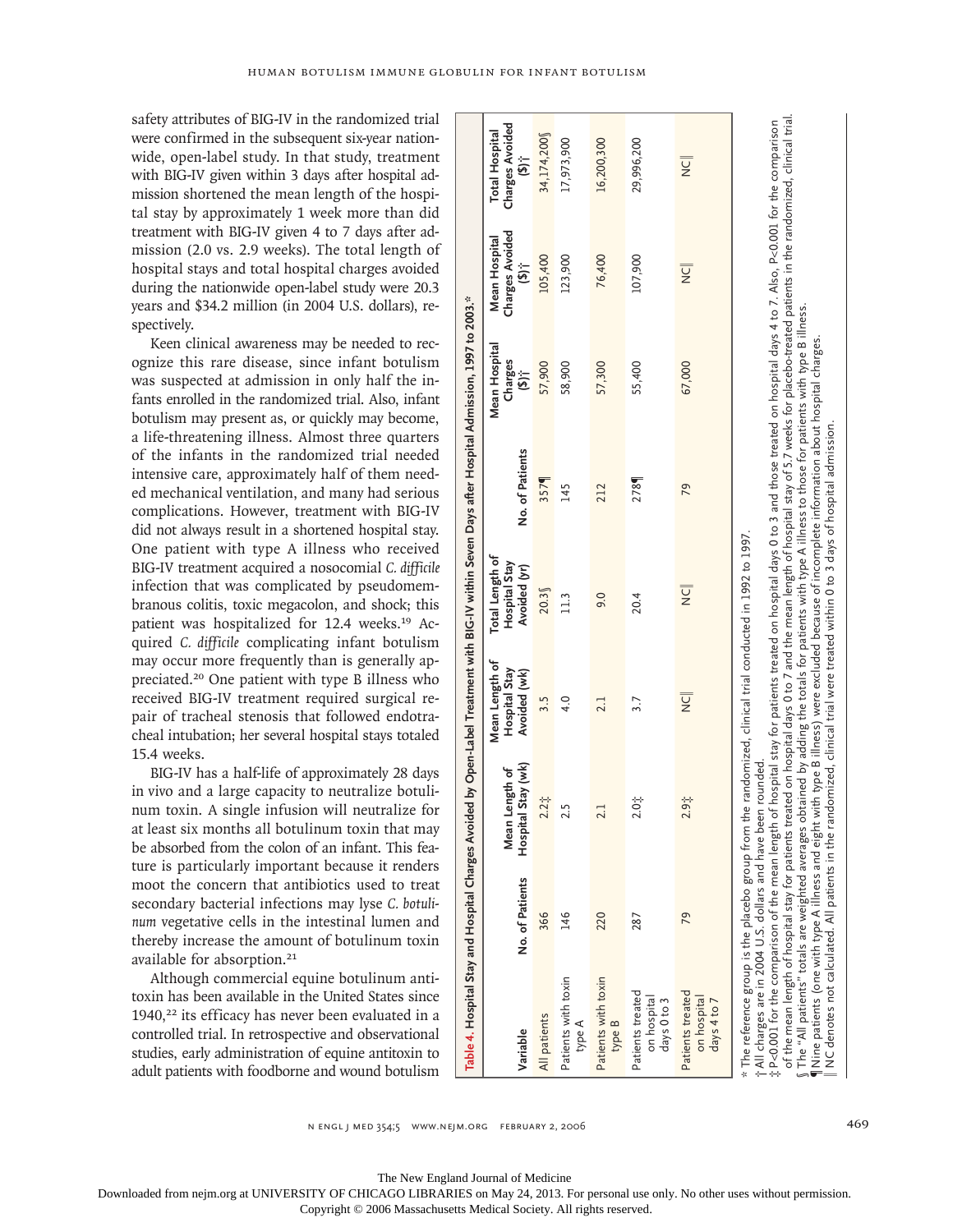was associated with improved outcomes.<sup>23,24</sup> However, approximately 6 percent of adults with foodborne botulism had anaphylaxis or serum sickness when treated with one or two vials of equine botulism antitoxin<sup>13</sup>; such treatment would not be suitable for infants. Because botulinum toxin is now categorized as a category A (maximum threat) bioweapon,<sup>25</sup> a larger supply of fully human-compatible botulism antitoxin than can be obtained by plasmapheresis is needed,<sup>26</sup> and a suitable recombinant product is under development.<sup>27</sup>

We conclude that BIG-IV, now licensed by the FDA to CDHS as BabyBIG, is a safe and effective treatment for infant botulism type A and type B. Treatment should be given as soon as possible after hospital admission and should not be delayed for confirmatory testing of feces or enema. BabyBIG is available as a public-service orphan drug in the United States. (Information on this drug may be obtained at www.infantbotulism. org and by telephone from the CDHS Infant Botulism Treatment and Prevention Program at 510-231-7600.)

Supported by a cooperative agreement (FD-U-000476) between the FDA Office of Orphan Products Development and the CDHS and by the CDHS.

Dr. Arnon reports having received salary support from the CDHS. Dr. Schechter reports having received salary support from the CDHS and from a cooperative agreement between the FDA Office of Orphan Products and the CDHS. No other potential conflict of interest relevant to this article was reported.

We are indebted to the parents and children who participated in these studies and to the volunteer donors of botulism hyperimmune plasma who made the creation of BabyBIG possible; to the participating investigators in California and other states who represented the study to their hospital colleagues and institutional review boards; to the data and safety monitoring committee (William Silverman [chair], Parvin Azimi, John Bastian, Philip Brunell, and Nicholas Jewell); to Alan Hubbard for additional statistical expertise; to Edward Gomperts for arranging for Baxter Health Care's donation of Gammagard placebo; to Eric Johnson, University of Wisconsin–Madison, for donating purified botulinum toxin types A and B; to Karen Adler, Christine Ashley, Lynn Bruni, Ellen Doyle, Terry Floyd, Teresa Frankovich, Ingrid Friberg, Somayeh Honarmand, Lorena Juarez, Jessica Khouri, Edith Lee, Karen Mena, Melissa Pedlar, Mary Rodriguez, Patricia Schwarz, Tania Tang, and Claudine Woo for research assistance and support at the CDHS; to Thaddeus Midura, Jason Barash, Raymond Bryant, and James McGee at the CDHS and Loretta McCroskey and Janet Dykes at the CDC, for laboratory diagnostic studies; to Mary Alleman, Ketino Kobaidze, Rebekah Starner, Michelle Claggett, and colleagues for assistance with the enzymelinked immunosorbent assays; to Jeanne Leszczynski, Catherine Hay, George Siber, and colleagues for manufacturing BIG-IV; to Ted Murphy, Mara Casar, James Cahill, Jason Horn, David Shoemaker, Lynda Sutton, Allen Cato, and colleagues for regulatory expertise; and to David Clissold and Frank Sasinowski for legal expertise.

#### **References**

1. Botulism in the United States, 1899-1996: handbook for epidemiologists, clinicians, and laboratory workers. Atlanta: Centers for Disease Control and Prevention, 1998. (Accessed January 6, 2006, at http://www.bt.cdc.gov/agent/botulism/index.asp.)

Wilcke BW Jr, Midura TF, Arnon SS. **2.** Quantitative evidence of intestinal colonization by *Clostridium botulinum* in four cases of infant botulism. J Infect Dis 1980; 141:419-23.

Arnon SS, Midura TF, Clay SA, Wood **3.** RM, Chin J. Infant botulism: epidemiological, clinical, and laboratory aspects. JAMA 1977;237:1946-51.

4. Schiavo G, Matteoli M, Montecucco C. Neurotoxins affecting neuroexocytosis. Physiol Rev 2000;80:717-66.

Simpson LL. Identification of the ma-**5.** jor steps in botulinum toxin action. Annu Rev Pharmacol Toxicol 2004;44:167-93.

Long SS, Gajewski JL, Brown LW, Gil-**6.** ligan PH. Clinical, laboratory, and environmental features of infant botulism in southeastern Pennsylvania. Pediatrics 1985; 75:935-41.

7. Schreiner MS, Field E, Ruddy R. Infant botulism: a review of 12 years' experience at the Children's Hospital of Philadelphia. Pediatrics 1991;87:159-65.

8. Nevas M, Lindstrom M, Virtanen A, et al. Infant botulism acquired from household dust presenting as sudden infant death syndrome. J Clin Microbiol 2005;43: 511-3.

Arnon SS. Infant botulism. In: Feigin **9.** RD, Cherry JD, Demmler GJ, Kaplan SL, eds. Textbook of pediatric infectious diseases. 5th ed. Philadelphia: W.B. Saunders, 2004:1758-66.

10. Gill DM. Bacterial toxins: a table of lethal amounts. Microbiol Rev 1982;46:86-  $Q_4$ 

11. Barash JR, Tang TWH, Arnon SS. First case of infant botulism caused by *Clostridium baratii* type F in California. J Clin Microbiol 2005;43:4280-2.

12. Barash JR, Arnon SS. Dual toxin-producing strain of *Clostridium botulinum* type Bf isolated from a California patient with infant botulism. J Clin Microbiol 2004; 42:1713-5.

13. Black RE, Gunn RA. Hypersensitivity reactions associated with botulinal antitoxin. Am J Med 1980;69:567-70.

14. Hatheway CH, Snyder JD, Seals JE, Edell TA, Lewis GE Jr. Antitoxin levels in botulism patients treated with trivalent equine botulism antitoxin to toxin types A, B, and E. J Infect Dis 1984;150:407-12. 15. Outbreak of hepatitis C associated with intravenous immunoglobulin administration — United States, October 1993–June 1994. MMWR Morb Mortal Wkly Rep 1994;43:505-9.

16. Conover WJ. Practical nonparametric statistics. 2nd ed. New York: John Wiley, 1980.

17. Arnon SS, Midura TF, Damus K, Thompson B, Wood RM, Chin J. Honey and other environmental risk factors for infant botulism. J Pediatr 1979;94:331-6.

18. Arnon SS, Damus K, Thompson B, Midura TF, Chin J. Protective role of human milk against sudden death from infant botulism. J Pediatr 1982;100:568-73. 19. Schechter R, Peterson B, McGee J, Idowu O, Bradley J. *Clostridium difficile* colitis associated with infant botulism: near-fatal case analogous to Hirschsprung's enterocolitis. Clin Infect Dis 1999;29:367-74.

Fenicia L, Da Dalt L, Anniballi F, Fran-**20.** ciosa G, Zanconato S, Aureli P. A case of infant botulism due to neurotoxigenic *Clostridium butyricum* type E associated with *Clostridium difficile* colitis. Eur J Clin Microbiol Infect Dis 2002;21:736-8.

21. Johnson RO, Clay SA, Arnon SS. Diagnosis and management of infant botulism. Am J Dis Child 1979;133:586-93.

Cooper MS. Antitoxins to *C. botulinum.* **22.** In: Lewis KH, Cassel K Jr, eds. Botulism:

470 n engl j med 354;5 www.nejm.org february 2, 2006

The New England Journal of Medicine Downloaded from nejm.org at UNIVERSITY OF CHICAGO LIBRARIES on May 24, 2013. For personal use only. No other uses without permission.